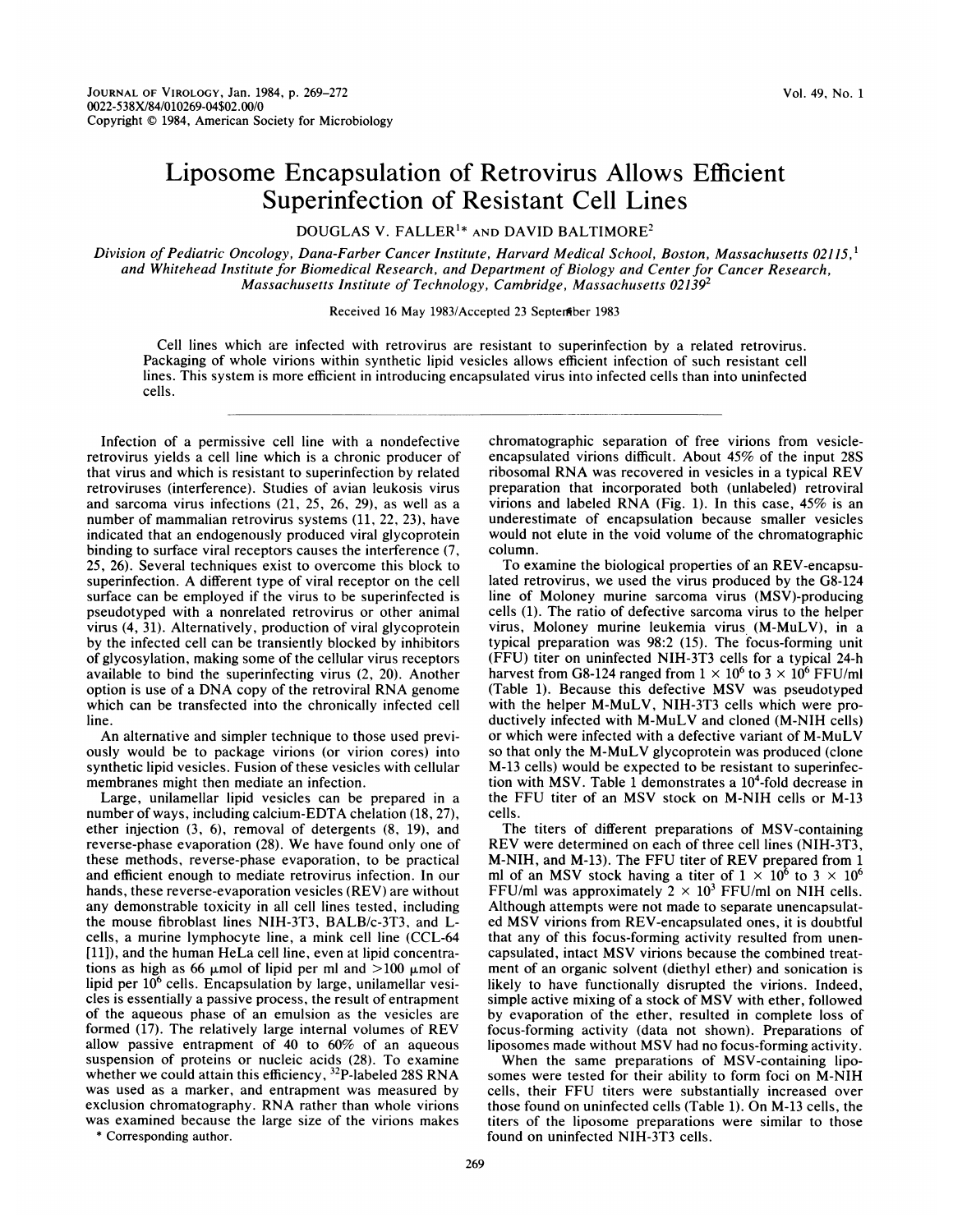

FIG. 1. Encapsulation of macromolecules into liposomes. Formation of REV is essentially as described by Szoka and Papahadjopoulos (28). We placed 33  $\mu$ mol of cholesterol (Sigma Chemical Co.), 24.6  $\mu$ mol of phosphatidylcholine (ex Egg, Calbiochem-Behring) and 6.6  $\mu$ mol of phosphatidylglycerol (Sigma) in a flask on a rotary evaporator, and the solvent (chloroform) was removed under vacuum. Care was taken throughout the liposome preparation to keep all lipids under a nitrogen atmosphere. The lipids were redissolved in <sup>3</sup> ml of redistilled diethyl ether. One milliliter of phosphate-buffered saline (13.6 mM NaCl, 0.26 mM KCI, 0.8 mM NaHPO<sub>4</sub>, 0.14 mM KH<sub>2</sub>PO<sub>4</sub>) containing 100 mg of yeast tRNA (Sigma) as carrier and MSV virions was added to the lipid-ether solution. In one preparation, this aqueous phase also contained tracer amounts of <sup>32</sup>P-labeled 28S ribosomal RNA. The two phases were sonicated in a bath-type sonicator at 0°C for 60 s, by which time a stable, milky dispersion had formed. The mixture was then placed on a rotary evaporator, and the ether was removed under vacuum at 25°C. After <sup>5</sup> min, an additional 2 ml of phosphatebuffered saline was occasionally added to facilitate suspension of the vesicles. Evaporation was continued for 30 min to ensure removal of all traces of the ether. In one preparation of REV, tracer amounts of <sup>32</sup>P-labeled 28S RNA were added at this point to monitor nonspecific adhesion of RNA to preformed REV. One milliliter of the vesicle preparations was then chromatographed over a 25-ml-bed-volume Bio-Gel A15 column, with phosphate-buffered saline as the buffer, to allow separation of vesicles and unencapsulated RNA. Fractions of <sup>1</sup> ml were collected, and the radioactivity was quantitated by Cerenkov counting. REV eluted in the void volume. All manipulations involving retroviruses were performed in closed containers or in laminar flow hoods which emit only filtered air. Symbols:  $\bullet$ , elution pattern of 28S RNA added before REV formation; 0, pattern of 28S RNA added to <sup>a</sup> preformed REV preparation.

Over many years, it has proved difficult to devise a method for concentrating a stock of retrovirus that preserves the biological activity of the virions. The usual concentration techniques involving centrifugation or ultrafiltration appear to damage the virions, possibly by stripping away glycoprotein from the viral membrane and rendering the virions noninfectious. Typically, after concentration procedures, no increase or even a decrease in viral titer is observed. For instance, a stock of MSV with an initial titer of  $3 \times 10^6$ FFU/ml, after a 10-fold physical concentration (pelleting of virions from 10 ml of stock and resuspension in <sup>1</sup> ml), can produce a stock with a titer of only  $3 \times 10^3$  FFU/ml (Table 1). When <sup>1</sup> ml of this physically concentrated virus was encapsulated into REV, however, the biological titer of the

virus stock was increased up to eightfold on both infected and uninfected cells.

REV can be prepared sterilely so that the vesicles can be immediately applied to cells in culture. To remove bacteria and fungi from an REV preparation which has not been prepared sterilely, however, an REV preparation was filtered through a membrane filter (pore size,  $0.8$  or  $0.45 \mu m$ ) by using vacuum rather than pressure. Only a three- to fourfold loss of activity of an REV preparation was seen after filtration (Table 1). The combination of filter steriliza-

TABLE 1. Titers of virus and REV

| Virus preparation                                                         | Titer (FFU/ml) on cell line:         |                                    |                                    |
|---------------------------------------------------------------------------|--------------------------------------|------------------------------------|------------------------------------|
|                                                                           | NIH                                  | M-NIH"                             | $M-13b$                            |
| MSV stock $^c$                                                            |                                      |                                    |                                    |
| No. 1                                                                     | $1\times10^6$                        | $2 \times 10^2$                    | $1 \times 10^2$                    |
| No. 2                                                                     | $3 \times 10^6$                      | $4 \times 10^2$                    | $1 \times 10^2$                    |
| REV preparation <sup>d</sup>                                              |                                      |                                    |                                    |
| No.1                                                                      | $2.1 \times 10^{3}$                  | $2.7 \times 10^4$                  | $1 \times 10^4$                    |
| No. 2                                                                     | $1.8 \times 10^{3}$                  | $3 \times 10^4$                    | $7 \times 10^3$                    |
| Concentrated (10-fold)<br>MSV stock <sup>e</sup>                          | $3 \times 10^3$                      | NT'                                | NT                                 |
| Concentrated (10-fold)<br>MSV stock in REV <sup>g</sup><br>No. 1<br>No. 2 | $8 \times 10^3$<br>$1.2 \times 10^4$ | $1 \times 10^5$<br>$2 \times 10^5$ | $2 \times 10^4$<br>$1 \times 10^4$ |
| REV preparation after<br>filtration <sup>h</sup>                          |                                      |                                    |                                    |
| No. 1                                                                     | $9 \times 10^2$                      | $6 \times 10^3$                    | NT                                 |
| No. 2                                                                     | $1.5 \times 10^{3}$                  | $1.2 \times 10^{4}$                | NT                                 |

"Contact-inhibited clonal line of NIH-3T3 fibroblasts which have been chronically infected with M-MuLV clone <sup>1</sup> (9).

<sup>b</sup> Cloned cell line described by Shields et al. (24) which contains <sup>a</sup> defective M-MuLV provirus. It produces viral glycoprotein (gp7O), but no infectious progeny virus, and does not appear to produce reverse transcriptase. It has previously been shown resistant to superinfection by MuLV and M-MuLV pseudotyped vesicular stomatitis virus.

 MSV stocks were titrated as follows. Cells were plated out at <sup>a</sup> density of  $2 \times 10^5$  cells per 60-mm dish on the day before infection. All cell lines were carried in Dulbecco modified Eagle essential medium-10% calf serum. On day 0, 0.4 ml of serial 10-fold dilutions of MSV stocks were added to each plate in the presence of  $8 \mu g$  of polybrene (Sigma) per ml of medium. The infection was continued for <sup>1</sup> h at 37°C with periodic rocking of the plates. The medium was then changed, and the cells were refed every 3 days until day 12, at which time foci were scored. All assays were performed in triplicate.

 $d$  Two representative preparations of REV prepared from MSV stocks <sup>1</sup> and 2, respectively. One milliliter of virus stock yielded <sup>1</sup> ml of liposomes. After preparation of the REV as described in the legend to Fig. 1, <sup>1</sup> ml of the REV suspension was added to <sup>a</sup> 60-mm dish containing 5 ml of medium and  $2 \times 10^5$  cells plated out the day before. Cells were exposed to the REV suspension for 2 h at 37°C, after which the medium was changed. Cells were refed every <sup>3</sup> days, and foci were scored on day 12. Exposure of cells to REV prepared in the absence of MSV resulted in no foci.

Virion stocks were physically concentrated by pelleting of the virus (centrifugation at 100,000  $\times$  g for 2 h at 4°C) and resuspension in 1/10 of their initial volumes. One milliliter of this volume was then titrated or used to make <sup>1</sup> ml of an REV preparation.

'NT, Not tested.

 $K$  REV prepared from the concentrated MSV stocks described above.

 $^h$  REV preparations 1 and 2, after filtration under vacuum through an 0.8-um-pore-size filter.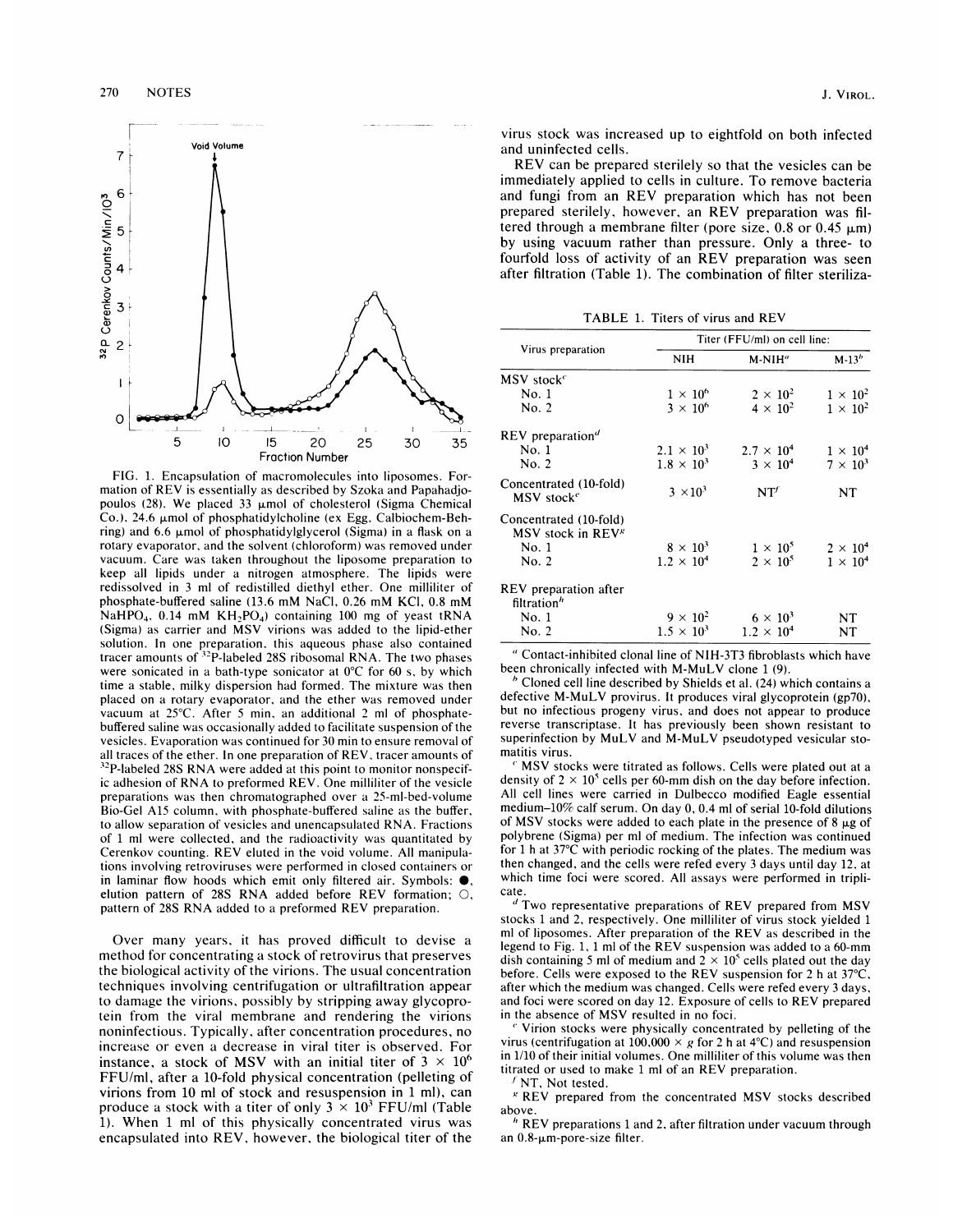tion and the use of antibiotics in the tissue culture medium has been completely effective in preventing contamination of cell cultures after exposure to REV.

This technique for introducing retrovirus into cells is a useful method for overcoming the barrier to superinfection in cells already infected with retrovirus. Encapsulation of a picornavirus in small, unilamellar vesicles with retention of biological activity has previously been described (30). Transfection studies have shown, however, that all that is required for the initiation of picornavirus infection is entry of the RNA genome into the cell cytoplasm (13, 14). Infection by <sup>a</sup> retrovirus, on the other hand, requires at least the presence of an active reverse transcriptase in addition to an intact dimeric RNA genome and tRNA primer and perhaps other interactions between virion proteins and the viral genome. Retroviral genomic RNA alone is not infectious (12).

It would appear, then, that despite the functional disruption of the virions in the course of REV preparation, sufficient amounts of reverse transcriptase and genomic RNA (and perhaps other required proteins) remain together to allow synthesis of a provirus upon entry into a cell. In our hands, other techniques of liposome preparation, including removal of detergents (8) and calcium-EDTA chelation (18), appear too damaging to virions because, despite relatively efficient encapsulation, no biological activity would be recovered from MSV virions packaged in those ways.

Physical disruption may account for part or all of the loss of titer on uninfected cells of MSV stocks after packaging into REV. In addition to physical damage of virions, other reasons for the loss of titer can be suggested. The reverse transcriptase, for instance, may be adversely affected by the organic solvent employed in REV preparation. The effects of sonication on the integrity of the genomic RNA molecule could be implicated in the loss of biological titer, but there is reason to believe that this effect probably is not a major problem, because poliovirus RNA, which is approximately the same size as retroviral genomic RNA (9,000 bases), can be introduced into cells via REV with <sup>a</sup> specific infectivity per microgram of RNA comparable to that achieved by other transfection techniques (30; unpublished observations).

The efficiency of this system for introduction of <sup>a</sup> second retrovirus into infected cells is high  $(10<sup>2</sup>$  to  $10<sup>3</sup>$  enhancement with concentrated virions), rivaling that reported when glycosylation inhibitors are used to allow superinfection (20), but without the toxicity found with these inhibitors. Nearly every cell (90 to 95%) which is exposed to MSV in REV can be infected, as assayed by transformation of cellular clones derived from limiting dilution after treatment with MSV in REV. Increasing the concentration of vesicles above 33  $\mu$ mol of lipid per 10<sup>5</sup> cells does not result in higher FFU titers. This is not surprising, in that this concentration greatly exceeds the level of saturation (100 nmol per  $10<sup>6</sup>$ cells) calculated by other workers (5). Treatment of cell lines with glycerol (30) or polyethylene glycol (10) after exposure to REV did not result in any consistent increase in FFU titer (data not shown).

The reason that encapsulated MSV interacts more efficiently with cells producing M-MuLV than it does with uninfected cells is not readily apparent. It is possible that the infected cells contain enough active reverse transcriptase to enhance provirus formation from introduced MSV genomic RNA. The fact that the titer of the MSV REV was not markedly elevated on M-13 cells, which do not produce an active reverse transcriptase (24), appears to support this hypothesis. However, other studies (16, 32) indicate that a large proportion of the reverse transcriptase in infected cells

is in an inactive precursor form and only becomes activated upon budding of the virion.

In addition to introducing retroviruses into cells whose viral receptors are blocked by endogenous virus production, this system of REV encapsulation should prove useful in permitting entry of retrovirus into cells that lack viral receptors. Studies are now under way which explore the use of recombinant retroviral genomes packaged in virions and recombinant lambda viral genomes packaged in phage heads and then encapsulated within REV to mediate gene transfer into murine T-lymphocyte cell lines (which appear to lack retrovirus receptors) and into nonmurine cells.

This research was supported by the American Cancer Society grant VC-41 and by Public Health Service grants CA-14051 from the National Cancer Institute. D.B. is an American Cancer Society Professor of Microbiology. D.V.F. was supported by a Career Development Award from the American Cancer Society.

## LITERATURE CITED

- 1. Ball, J. K., J. A. McCarter, and S. M. Sunderland. 1973. Evidence for helper-independent murine sarcoma virus. 1. segregation of replication-defective and transformation-defective viruses. Virology 56:268-284.
- 2. Bassin, R., S. Ruscutti, I. Ali, D. K. Haapala, and A. Rein. 1982. Normal DBA/2 mouse cells synthesize <sup>a</sup> glycoprotein which interferes with MCF virus infection. Virology 123:139-151.
- Batzri, S., and E. D. Korn. 1973. Single bilayer liposomes prepared without sonication. Biochim. Biophys. Acta 298:1015- 1019.
- 4. Besmer, P., and D. Baltimore. 1977. Mechanism of restriction of ecotropic and xenotropic murine leukemia viruses and formation of pseudotypes between the two viruses. J. Virol. 21:965- 973.
- 5. Blumenthal, R., J. N. Weinstein, S. 0. Sharrow, and P. Henkart. 1977. Liposome-lymphocyte interactions: saturable sites for transfer and intracellular release of liposome contents. Proc. Natl. Acad. Sci. U.S.A. 74:5603-5607.
- 6. Deamer, D., and A. D. Bangham. 1976. Large volume liposomes by an ether vaporization method. Biochim. Biophys. Acta 443:629-634.
- 7. DeLarco, J., and G. J. Todaro. 1976. Membrane receptors for murine leukemia viruses: characterization using purified viral envelope glycoprotein gp7O. Cell 8:365-371.
- 8. Enoch, H. G., and P. Strittmatter. 1979. Formation and properties of 1000-A-diameter, single-bilayer phospholipid vesicles. Proc. Natl. Acad. Sci. U.S.A. 76:145-149.
- 9. Fan, H., and M. Paskind. 1974. Measurement of the sequence complexity of cloned Moloney murine leukemia virus 60 to 70S RNA: evidence for <sup>a</sup> haploid genome. J. Virol. 14:421-429.
- 10. Fraley, R., S. Subramani, P. Berg, and D. Papahajopoulos. 1980. Introduction of liposome-encapsulated SV-40 DNA into cells. J. Biol. Chem. 255:10431-10435.
- 11. Henderson, I. C., M. M. Lieber, and G. J. Todaro. 1974. Mink cell line Mv/Lu (CCL-64). Focus formation and generation of non-producer' transformed cell lines with murine and feline sarcoma viruses. Virology 60:282-287.
- 12. Hill, M., and J. Hillova. 1972. Virus recovery in chicken cells tested with Rous sarcoma cell DNA. Nature (London) New Biol. 237:35-39.
- 13. Holland, J. J., L. C. McLaren, and J. T. Syverton. 1959. Mammalian cell-virus relationship. 111. Poliovirus production by nonprimate cells exposed to poliovirus nucleic acid. Proc. Soc. Exp. Biol. Med. 100:843-845.
- 14. Koch, G., and J. M. Bishop. 1968. The effect of polycations on the interaction of viral RNA with mammalian cells: studies on the infectivity of single- and double-stranded polio-virus RNA. Virology 35:9-17.
- 15. Maisel, J., D. Dina, and P. Duesberg. 1977. Murine sarcoma viruses: the helper independence reported for <sup>a</sup> Moloney variant is unconfirmed: distinct strains differ in the size of their RNAs. Virology 76:295-312.